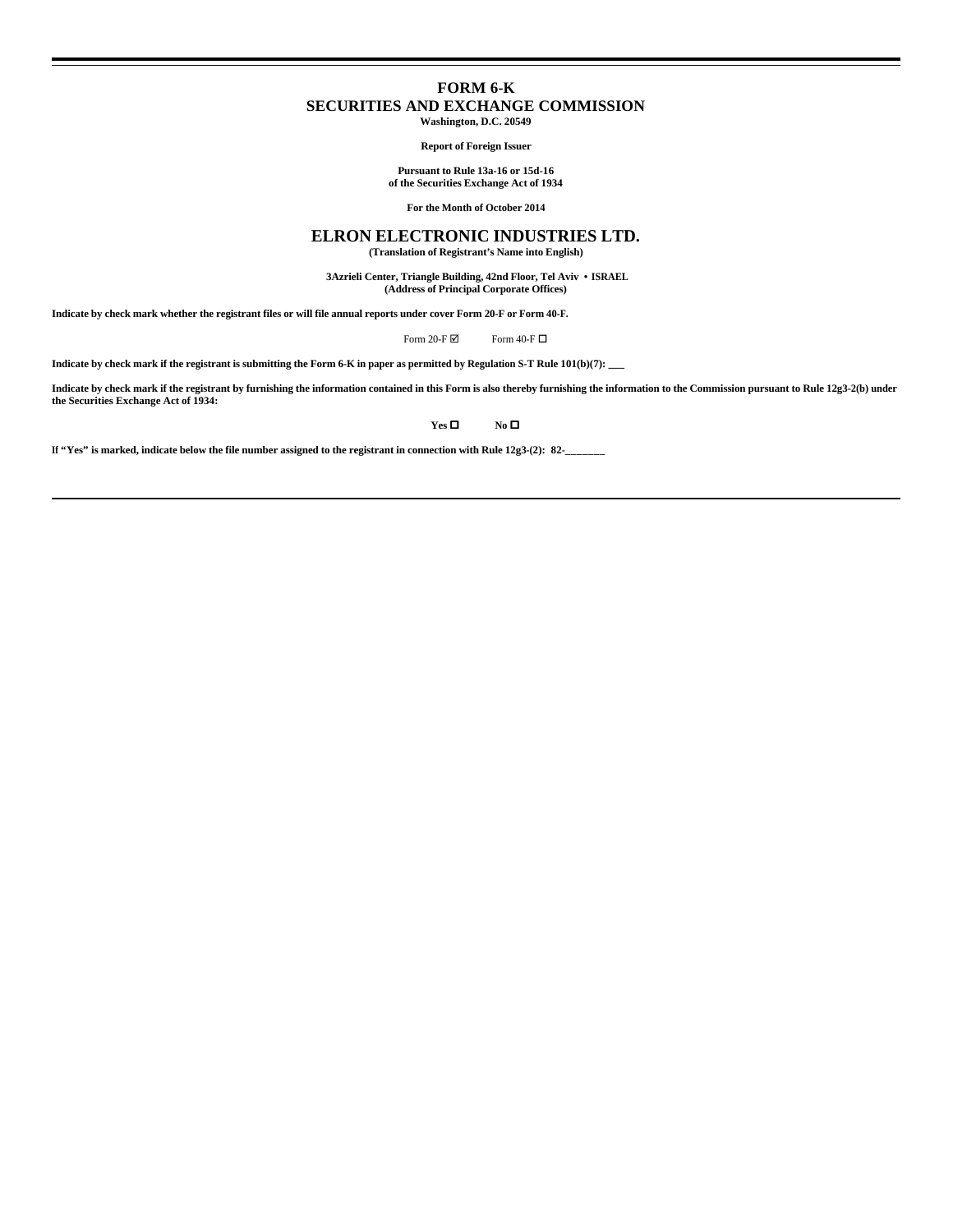On October 30, 2014, the Registrant filed an immediate report with the Israeli Securities Authority pursuant to which it reported the results of the Special General Meeting of the Shareholders of the Company convened on October 29, 2014, as follows:

1. Appointment of Ms. Lee-Bath Nelson as an external director for a period of three (3) years commencing October 29, 2014.

The shareholders resolved to vote for the proposal.

The amount of shares voted: 21,663,337 The amount of shares voted for: 21,634,327

The amount of shares/securities voted which were not classified as shares held by persons who have a personal interest / as shares held by a controlling shareholder or interested party in the approval except a personal interest which is not a result of connections with the controlling shareholder : 6,360,187 of which 6,331,177 voted for approval of the transaction and of which 12, 895 voted against approval of the transaction.

The percentage of votes which were for approval of the transaction, out of the total number of voters not deemed to have a personal interest / as held by a controlling shareholder or an interested party in the approval except a personal interest which is not a result of connections with the controlling shareholder*: 99.54 %*

The percentage of voters who voted against, out of the total voting rights in the Company: *0.04%*

2. Appointment of Mr. Yehuda Freidenberg as an external director for a period of three (3) years commencing October 29, 2014.

The shareholders resolved to vote for the proposal.

The amount of shares voted: 21,663,337 The amount of shares voted for: 21,637,866

The amount of shares/securities voted which were not classified as shares held by persons who have a personal interest / as shares held by a controlling shareholder or interested party in the approval except a personal interest which is not a result of connections with the controlling shareholder : 6,360,187 of which 6,334,716 voted for approval of the transaction and of which 9332 voted against approval of the transaction.

The percentage of votes which were for approval of the transaction, out of the total number of voters not deemed to have a personal interest  $\ell$  as held by a controlling shareholder or an interested party in the approval except a personal interest which is not a result of connections with the controlling shareholder*: 99.60 %*

The percentage of voters who voted against, out of the total voting rights in the Company: *0.03%*

 3. Approval of an extension of the Company's engagement with IDB Development Corporation Ltd., an indirect controlling shareholder of the Company, in an whereby the Company shall continue to receive technical assistance and related support services for the Company's computer systems from IDB's support center, for a three year period commencing as of August 8, 2014.

2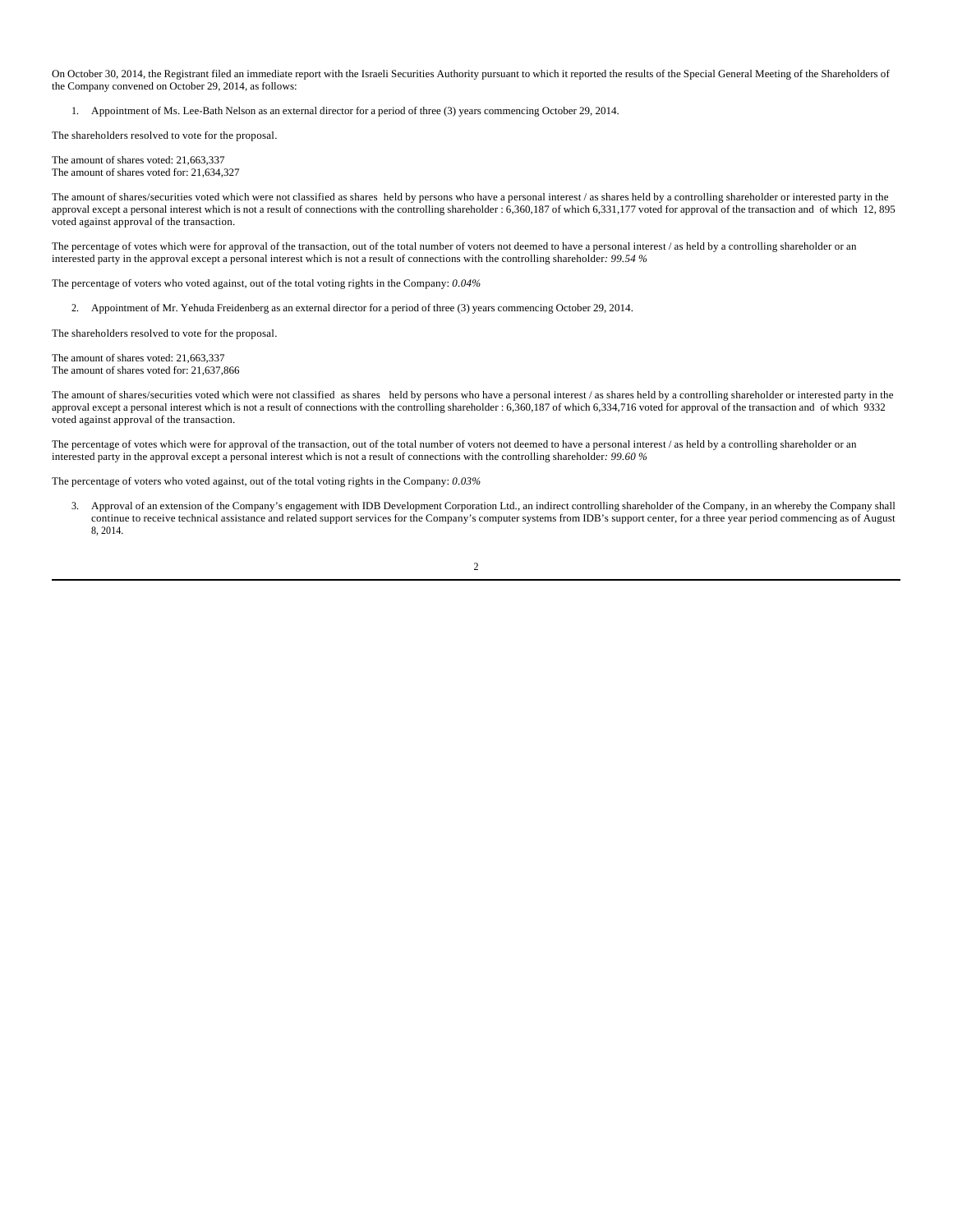The shareholders resolved to vote for the proposal.

The amount of shares voted: 21,663,337 The amount of shares voted for: 21,630,169

The amount of shares/securities voted which were not classified as shares held by persons who have a personal interest / as shares held by a controlling shareholder or interested party in the approval except a personal interest which is not a result of connections with the controlling shareholder : 6,360,187 of which 6,327,0196 voted for approval of the transaction and of which 8450 voted against approval of the transaction.

The percentage of votes which were for approval of the transaction, out of the total number of voters not deemed to have a personal interest / as held by a controlling shareholder or an interested party in the approval except a personal interest which is not a result of connections with the controlling shareholder*: 99.47 %*

The percentage of voters who voted against, out of the total voting rights in the Company: *0.02%*

In addition, the following resolution was also approved by the shareholders:

4. Approval of a grant of NIS 69,000 (NIS Sixty Nine Thousand) to the Company's Chairman of the Board, Mr. Arie Mientkavich, on account of the discretionary performance evaluation component included in the annual bonus for